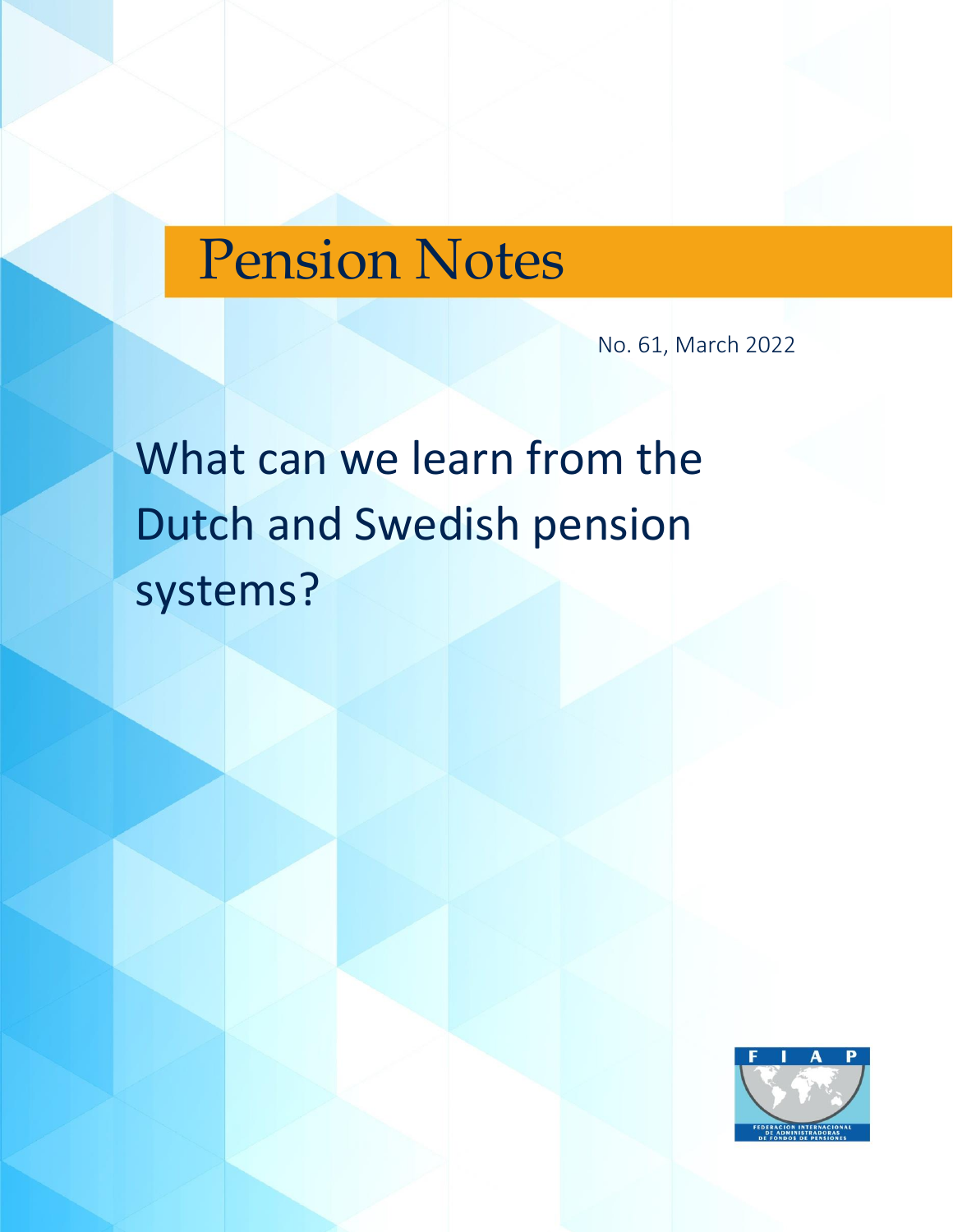## **Executive Summary**

According to Janwillem  $<sup>1</sup>$ , The</sup> Netherlands, which ranks second in the Global Pension Index 2021, has a system comprising a non-contributory pillar financed by general taxes; a contributory pillar comprising a PAYGO system and a collective occupational individually funded system that covers 92% of the workforce (managed by pension funds and insurers); and a voluntary savings pillar. 95% of the schemes in the occupational individually funded system are defined benefit (DB), and 5% are defined contribution (DC).

As a result of this multi-pillar system, with a strong individually funded component (with an average effective contribution rate of  $25.1\%/$ , the Netherlands has a high replacement rate: 69.7% of the average wage throughout working life, for a worker earning the average wage, according to the OECD.

The Dutch system had demonstrated an ability to cope with crises in the most difficult times. This was partly due to the combination of financing with individually funded and PAYGO systems. In times of economic recession, the PAYGO pension has provided a stable base amount, while individually funded pensions have been able to cope with population aging. The PAYGO system further consists of a minimum welfare-type pension, which acts as a safety net

<https://stat.link/files/ca401ebd-en/h4uwj7.xlsx>

(non-contributory pillar), which helps to ensure that no retirees live in poverty.

However, as a result of lower interest rates and a longer-than-projected life expectancy, many pension funds in the individually funded occupational system began to struggle to meet their guaranteed pension commitments to their workers in DB plans. Thus, pensions have often not been adjusted for inflation, and have even been reduced when the financial situation of the fund required it. This has led to the erosion of public confidence in the system, and government and "social partners", representing employers and employees, negotiating a profound reform of the occupational pension system, over the last 10 years.

Discussion of this reform should conclude in 2022, with a law expected to be passed in 2022 (before the end of the year), and implemented in 2027. The reform establishes that all future accumulated pension rights will be governed by a new system based exclusively on collective DC, with elements of solidarity. Better pension returns, among other aspects, are expected from the reform, but there will no longer be a guaranteed result on retirement.

According to Fredrik Palm<sup>3</sup>, Sweden's pension system, which ranks 8th in the Global Pension Index 2021, covers everyone who has worked or lived in the country, and comprises a PAYGO system with notional accounts (in which 16% of gross annual income is paid in as contributions); a pension based on contributions to a private CD system (in which 2.5 per cent of gross annual income is contributed); and a guaranteed minimum pension, financed by general taxes and subject to means testing (non-contributory

<sup>1</sup> Janwillem Bouma studied Economics at Erasmus University. He has been the Chairman of PensionsEurope since 2015. He has also been a Board member of the Dutch Federation of Pension Funds since 2014, Chairman of the Board of Centraal Beheer Algemeen Pensioenfonds (APF) since 2019 and Chairman of the Board of Directors of Stichting Pensioenfonds Hoogovens since 2019. Janwillem was a member of the Occupational Pensions Stakeholder Group (OPSG) of the European Insurance and Occupational Pensions Authority (EIOPA) from 2015 to 2018. He also worked at Royal Dutch Shell and Montae and Partners until 2019.

<sup>&</sup>lt;sup>2</sup> This data includes the contribution rate to the public system (18%), and the average contributions to occupational pension plans. Source: Pensions at a Glance 2021 ("Table 8.1. Mandatory pension contribution rates in 2020 (% of gross earnings"). Available at:

<sup>&</sup>lt;sup>3</sup> Fredrik Palm is a product management professional with an M.Sc. majoring in Mathematical Statistics, Actuarial Sciences and Finance, from Stockholm University, Sweden. He is currently the Product Lead at Alecta, the largest Swedish pension fund. He has a proven track record in the insurance industry and is an expert in financial risk, risk management, life insurance and pension funds.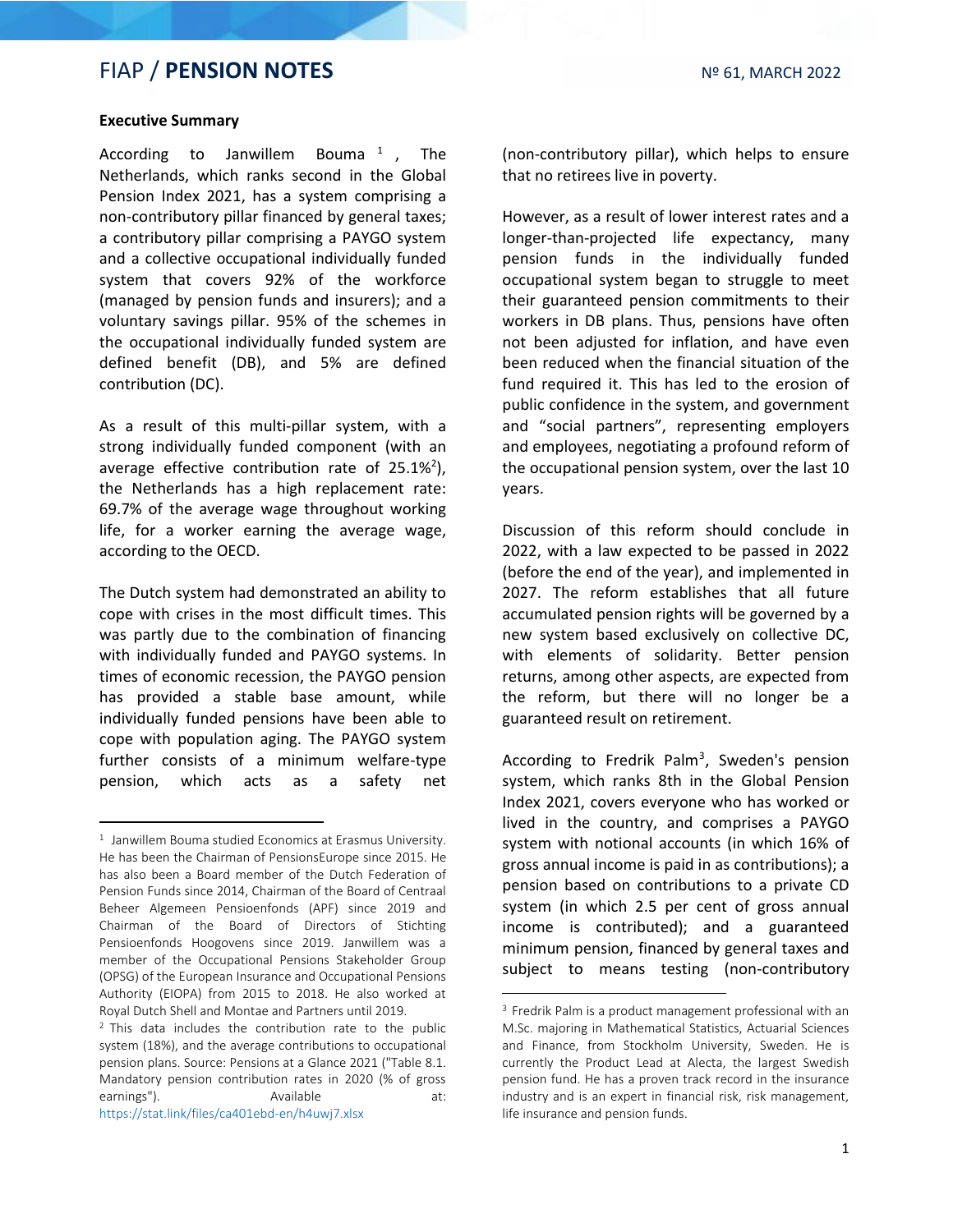pillar). Furthermore, most workers are covered by occupational pension plans (95% percent of the labor market is covered by these plans, with average contributions of 4.5% of annual income). This means that about 30% of total contributions to the system are individually funded and 70% correspond to the PAYGO systems.

The Swedish notional PAYGO system must also be balanced with contribution assets equal to or greater than pension liabilities. When liabilities are greater than assets, the automatic balance, commonly known as "brake", is applied. Pensions rise against wages more slowly, until the balance is restored. The "brake" was first activated in 2010 due to the 2008 financial crisis, and normal rules have been applied as of 2018.

Despite the fact that total contributions to the Swedish system amount to 23% of income (notional PAYGO + occupational system), people earning the average wage throughout their working careers in Sweden can expect replacement rates of 53.3% (41.3% attributable to the notional PAYGO system), according to the OECD. That total replacement rate is trending downward, and will be 33% by 2070.

Given this panorama of low projected replacement rates, the government introduced the so-called "target retirement age" in 2019, based on the average life expectancy at 65, which in practice enables informing people that the more they work, the better their pensions will be.

The following lessons can be drawn from the Dutch and Swedish experiences for the rest of the countries:

- (i) **People's confidence in their pension system essentially depends on the gap between the level of pensions granted and pension expectations, both in PAYGO and individually funded systems.**
- (ii) **The Netherlands and Sweden have non-contributory pension programs that**

**provide a minimum base of support to avoid poverty in old age**, financed by general taxes. Modern pension systems must have such programs, and their design must be carefully thought out to avoid disincentives to formality.

- (iii) **Having one of the best pension systems in the world, according to an international index, does not avert the need to introduce changes** to address demographic (greater life expectancy and reductions in the birth rate), labor (more self-employment) and financial (lower interest rate) challenges. For example, in its occupational funded system, the Netherlands has had to propose, amongst others, a reform to enable switching from "defined benefit" to "defined contribution," in order to promote the adequacy of the system. Sweden, on the other hand, has had to establish a mechanism for adjusting the retirement age that considers life expectancy increases, through the so-called "target retirement age".
- (iv) **A PAYGO system with high contribution rates does not necessarily lead to good results in terms of replacement rates, and this is explained because said system is affected by the aging of the population (greater life expectancy upon retirement and lower birth rates)**. Sweden is proof that a mostly PAYGO system with notional accounts can have relatively low replacement rates, that are projected to be even lower in the long term, despite having high contribution rates.
- (v) **To address the solvency problem of pension systems with a significant PAYGO component, there are at least two alternatives**:
	- **a) Reduce the generosity of their benefits and/or toughen the requirements to**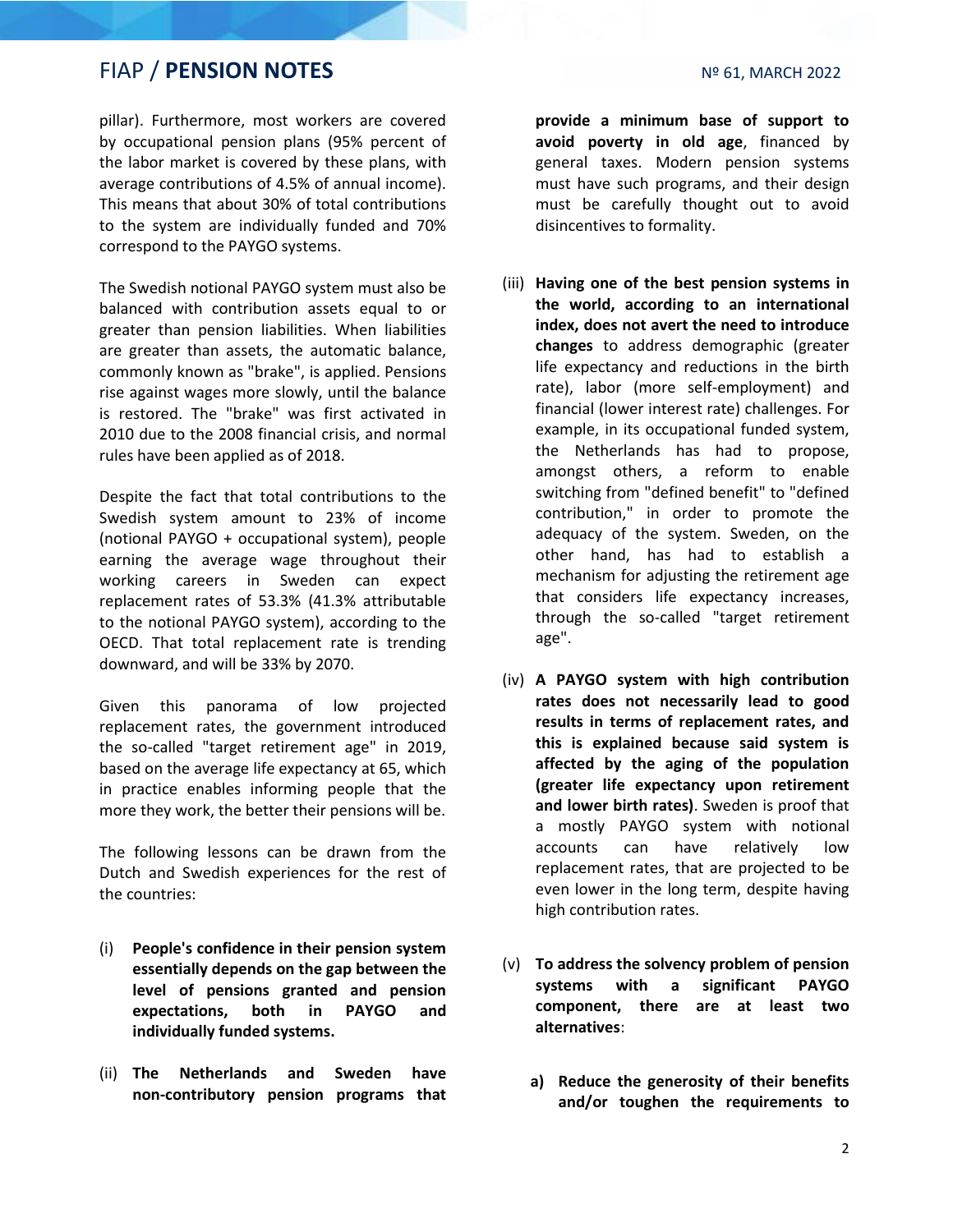**access them**. For example, in the Swedish system, in order to achieve fiscal sustainability, pension promises have to be reduced by means of an automatic brake, increasing contributions, or progressively increasing the retirement age, with incentives. This must be seriously considered by other countries that are looking to implement PAYGO systems, starting from an initial situation where the system is fully funded.

- **b) Link the retirement age according to the increase in life expectancy**. The Netherlands and Sweden have incorporated this feature into their PAYGO systems.
- (vi) **Individually funded occupational pension systems and voluntary savings systems will play an increasingly important role in complementing the pensions granted by the PAYGO system**. In the Netherlands, 58% of the total pension comes from occupational systems, whereas in Sweden this percentage is 22%. The reduction in the generosity of PAYGO system pensions, caused by population aging, must be compensated by mandatory occupational and voluntary savings plans, in order to maintain and/or improve workers' pensions.

## **Introduction**

This Pensions Note is prepared on the basis of presentations made by Janwillem Bouma "*Diagnosis and reforms to pension systems in Europe: The case of the Netherlands*" and Fredrik Palm "*Diagnosis and reforms to pension systems in Europe: The case of Sweden,*" both at the 18th FIAP International Seminar<sup>4</sup>.

According to Mercer and CFA Institute's latest Global Pension Index report, both the Netherlands and Sweden rank among the best pension systems in the world. The former has long been the world leader, but has now dropped to second place because of Iceland's recent inclusion in the index. Sweden, meanwhile, is eighth in the rankings. Due to their characteristics, both countries, whose pension systems include individually funded mechanisms, offer important lessons to the rest of the countries in terms of the changes that must be made to address the increase in life expectancy, the drop in interest rates, and the reality of current labor markets, where self-employment is increasing and there are frequent changes in employment. As will be seen, having an internationally well-positioned pension system does not prevent changes for facing these challenges. In the Netherlands it was agreed to switch from mostly defined benefit (DB) to defined contribution (CD) schemes. In Sweden, although the public PAYGO pension system has an automatic adjustment mechanism to maintain its solvency, the replacement rates it grants would drop drastically in the long term, making it necessary for the State to incentivize people to retire at a more advanced age.

## **I. The case of the Netherlands**

#### **1. The multi-pillar pension system**

The Netherlands has a pension system that ranks second in the Mercer CFA Institute Global Pension Index 2021, with a significant level of assets under management as % of GDP (213% of GDP in 2020<sup>5</sup>) and high scores in each subindex.

The country's pension system comprises three pillars:

**i. First non-contributory pillar.** This pillar provides a minimum welfare pension, which

<sup>4</sup> To review the video recordings of these presentations in detail, please visit the following YouTube links: <https://www.youtube.com/watch?v=awRTsqiYw80&t=1025s> and [https://www.youtube.com/watch?v=1z1g-KjBGMs&t=8s.](https://www.youtube.com/watch?v=1z1g-KjBGMs&t=8s) You can also download the presentations in PDF at this link: : [https://www.fiapinternacional.org/seminario/xviii-seminario](https://www.fiapinternacional.org/seminario/xviii-seminario-internacional-fiap-madrid-espana/)[internacional-fiap-madrid-espana/](https://www.fiapinternacional.org/seminario/xviii-seminario-internacional-fiap-madrid-espana/)

<sup>5</sup> Source: OECD Pension Market in Focus 2021. <https://www.oecd.org/pensions/pensionmarketsinfocus.htm>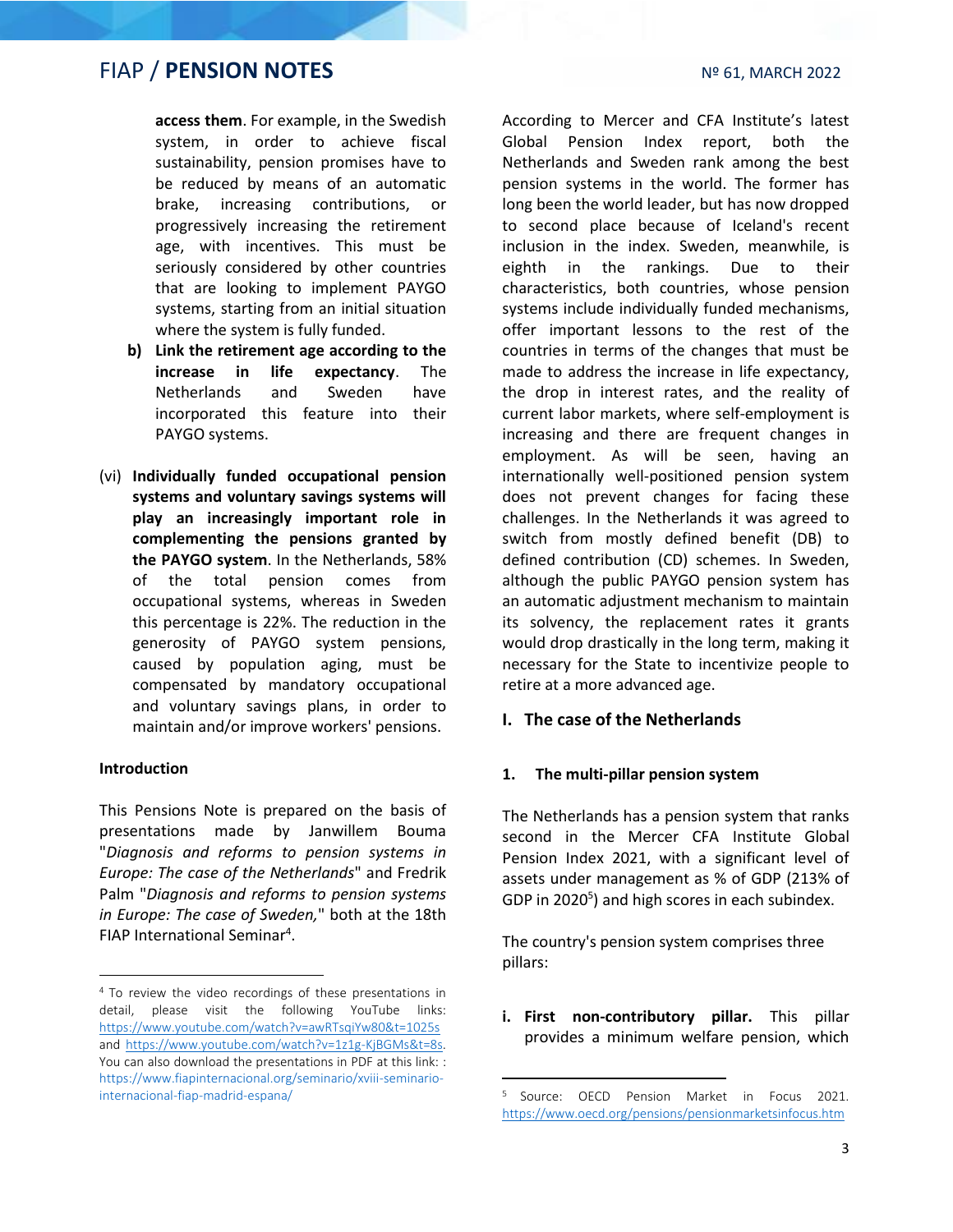acts as a safety net, financed by general taxes. It is called the AIO ("*Algemene Inkomensvoorziening*"), which can be translated as "additional income or provision of supplementary income for the elderly", which ensures that there are no retirees living in poverty. Its amount complements income up to the "social minimum wage".

It should be noted that the raison d'être of the AIO is to complement the universal pension from the pay-as-you-go public system (AOW; as seen below $_6$ ) and the self-financed pension from the funded occupational system, all in order to ensure a level of minimum income to all older people. Starting at a specific income level, people stop receiving the AIO and receive benefits only from their AOW and their self-funded pension.

## **ii. Second contributory pillar, comprising two components:**

ii.1 PAYGO pillar<sup>7</sup>. Consists of the state pension AOW ("*Algemene Ouderdomswet*"), managed by the Ministry of Social Affairs and Employment. It is a pension based on a PAYGO system: workers' contributions<sup>8</sup> pay retirees' pensions. It must be noted that the AOW pillar is financed in part by general taxes (this is because AOW contributions fall short of AOW expenditures) and in part by the contributions made by the people who work (it is mandatory to contribute to the AOW pillar if the people work, but if people don't contribute they are still entitled to it if they are a resident). All persons who have resided or worked in the Netherlands between the

ages of 15 and 65 are beneficiaries of this pension. This pension can currently be accessed at age 66 and 4 months, but this age requirement is increasing progressively in line with increases in life expectancy (scheduled to reach 67 in 2024).

This basic AOW pension is generated at the rate of 2% for each year of work or residence, between the ages of 15 and 65. Beneficiaries who have always worked or lived in the Netherlands, are entitled to 100% of the AOW.

The AOW grants a basic income equivalent to the legal minimum wage. Thus, people who are married or live together receive 50% of the minimum inter-professional wage (in 2021 the AOW pension was EUR 884 gross per person), while people who are single or living alone receive 70% of the minimum wage (in 2021 the pension was EUR 1,293 gross per month).

As a result, there are very few elderly people at risk of poverty in the Netherlands.

*ii.2 Collective occupational contributory pillar (individually funded).* This pillar comprises the pensions accumulated by the vast majority of workers during their working lives (hence its name, business or employment social security), which are linked to wages. Pensions are managed by pension fund managers and sometimes by insurers.

The pension funds operate on the basis of capital financing: workers and their employers accumulate pension rights through contributions (agreed predominantly in collective labor agreements) paid to a pension fund the employer is a member of, and the return obtained by the pension fund over the years through the collective investment of these contributions. The employment system pension accounts for the main part of the total pension received by workers (according

<sup>6</sup> People who have lived 50 years in the Netherlands and obtain full AOW are not eligible to AIO.

<sup>&</sup>lt;sup>7</sup> In the Netherlands the AOW is considered to be part of the first pillar. However, in this document is used the terminology of the OECD to classify the pillars [1st pillar: non-contributory; 2nd pillar: PAYG and funded occupational pension arrangements (mandatory); 3rd pillar: voluntary pension arrangements].

<sup>8</sup> The old-age pension is financed with a workers' contribution rate of 17.9% of wages, and the survivor's pension with a rate of 0.1%.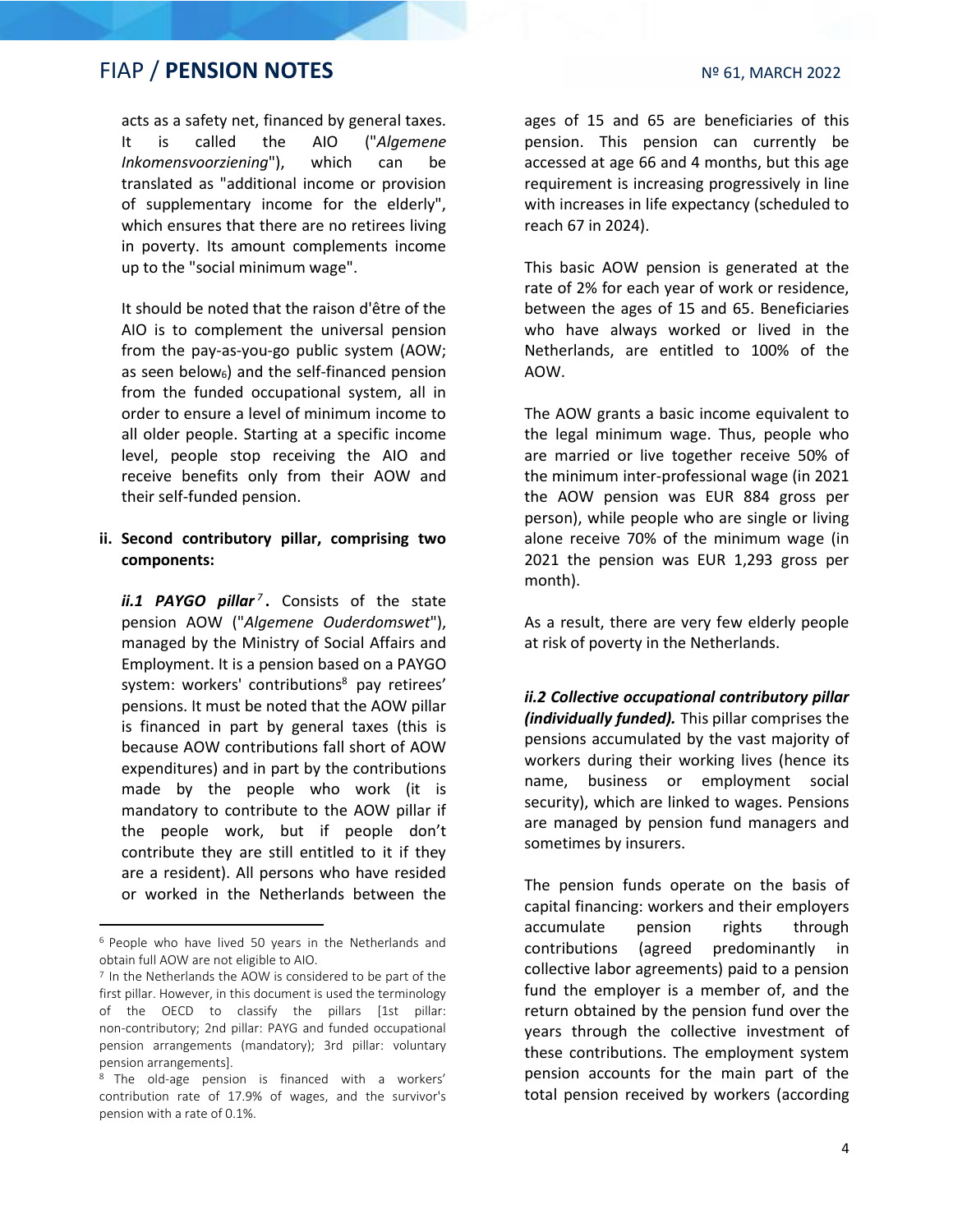to the OECD, the replacement rate granted by this pillar is approximately 58% of the total replacement rate, on average<sup>9</sup>).

**iii. Third voluntary savings pillar.** Comprises banking or individual insurance products for which pension contributions can be paid, with tax benefits up to a certain level. This is important mainly for people who do not save, or have not been able to enroll in a second pillar pension, because, for example, their employer is not a member of a pension fund, they do not have a permanent job, or they are self-employed.

Due to the multi-pillar system, with a strong individually funded pillar in particular, the Netherlands (with an average effective contribution rate of the order of  $25.1\%^{10}$ ) has a fairly high average replacement rate (the OECD calculates the total gross replacement rate at 69.7% of the average working life wage, for a worker earning the average wage).

## **2. Some relevant features of the occupational pension system**

## **i. Obligation to establish and participate in pension plans**

In the Netherlands, in principle, it is not mandatory to enroll in an occupational pension scheme. However, if employers and trade unions agree to offer a pension scheme to the workers of a specific sector, the Government may make it mandatory for all workers in that sector or group of professionals. Mandatory enrollment provides good coverage for all workers. In the case of sectoral schemes, it also enables workers to easily change jobs within their sector without affecting their occupational pensions.

In practice, occupational pensions are mandatory for the vast majority of workers (more than 92% of workers are enrolled in a pension scheme under this system). However, these pension plans are not easily accessible to the self-employed and others with non-traditional employment contracts.

## **ii. Types of pension commitments: most are Defined Benefit (DB), evolving towards Defined Contribution (DC)**

Until now, the collective occupational contributory pillar has been mostly Defined Benefit (DB), i.e., in which the employer's commitment is to guarantee an old-age pension to the worker, linked to his salary. According to the assets under management, 95% of pension plans in this pillar are currently DB, while 5% are Defined Contribution (DC).

New pension plans have been mostly DB in the last years, but they consider the average working life salary (i.e., the guaranteed pension is linked to the average salary obtained during the professional career). They were previously DB plans considering the final salary (i.e., the guaranteed pension was linked to the last salary received before retirement). Thus, there has been a transition from DB plans based on the final salary to BD plans based on the average career salary, in order to reduce the costs of the system and make it more sustainable (when considering the average salary, the guaranteed pension is lower and therefore the cost to the system decreases).

<sup>&</sup>lt;sup>9</sup> This data refers to the gross replacement rate (before taxes) received by a worker earning the average salary. The OECD uses the average full career salary to calculate these replacement rates. Source: [Pensions at a Glance 2021,](https://www.oecd.org/els/public-pensions/oecd-pensions-at-a-glance-19991363.htm) OECD. The table used for calculating the data is available at: <https://stat.link/files/ca401ebd-en/uwc8nt.xlsx>

<sup>&</sup>lt;sup>10</sup> This data includes the contribution rate to the public system (18%), and the average contributions to occupational pension plans. Source: Pensions at a Glance 2021 ("Table 8.1. Mandatory pension contribution rates in 2020 (% of gross earnings"). Available at: <https://stat.link/files/ca401ebd-en/h4uwj7.xlsx>

It is worth mentioning that although they are officially labeled as DB contracts, the "pension" of the contract is "not defined" in any way. In most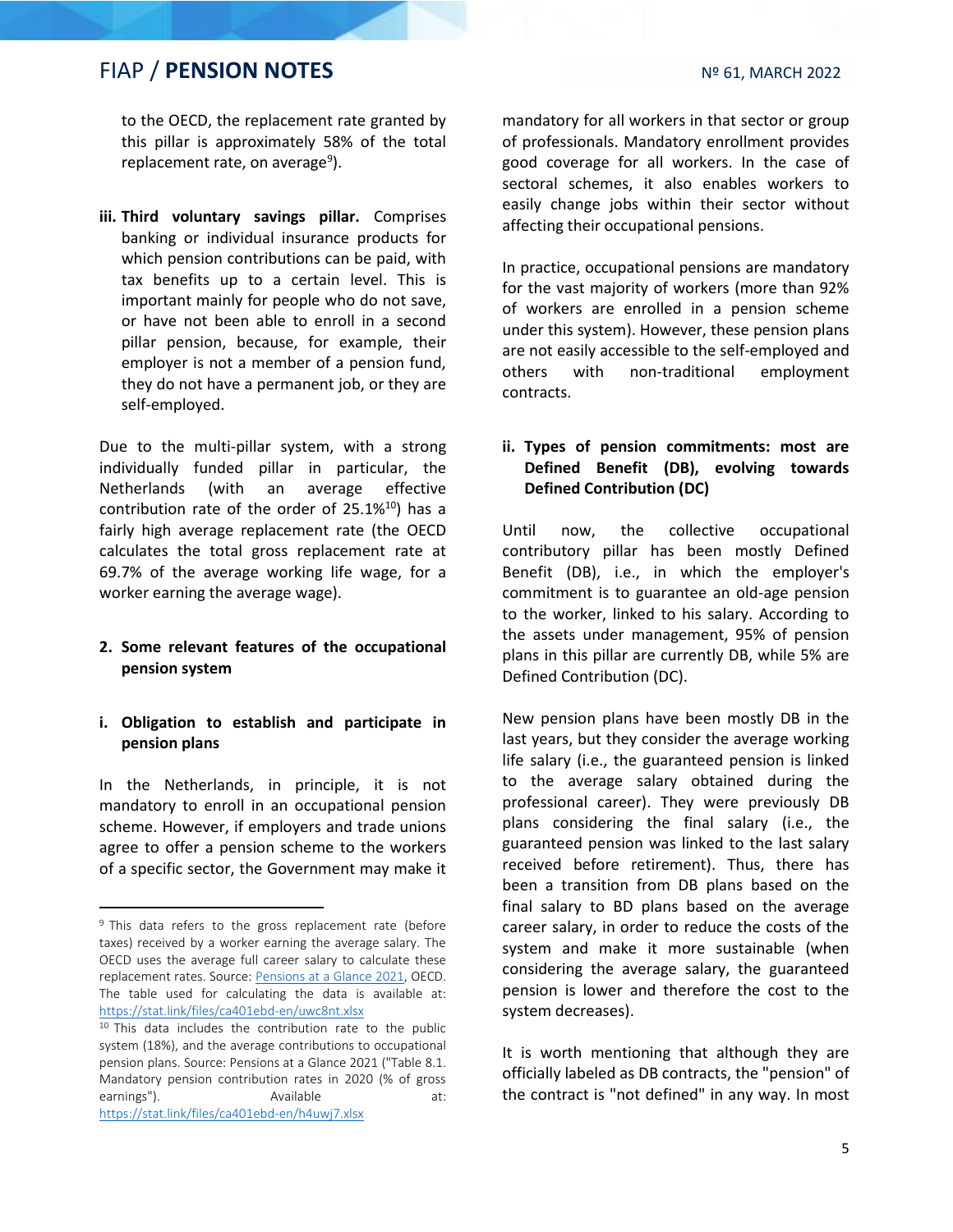cases, indexation or adjustment of pensions against inflation occurs only if the financial circumstances of the pension fund are considered good enough. Furthermore, some pension funds enforce stable contribution rate policies in their DB contracts<sup>11</sup>.

Between 2022 and 2026, as mentioned below, there will be a transformation of the current pension system, involving the modernization of pension contracts in order to guarantee their adequacy, moving from mostly DB to DC instruments.

## **iii. Contributions**

**In DC plans:** Both the company and the workers contribute to these plans, and contribution amounts are defined as follows:

- First contribution tranche: the contributions of workers are fixed and equal for all workers. In sectoral pension plans, each worker pays an equal amount (percentage of salary or fixed amount).
- The employer's contribution is variable (usually around 2/3 of the total contribution).

**In DB plans**: The pension amount depends on the number of years worked and the salary. The interest rates used for calculating the net present value of accrued entitlements and pension commitments (contributions) are calculated by the Central Bank of the Netherlands (regulator) and are called "risk free rates".

## **3. Why was it necessary to reform the pension system to guarantee its adequacy?**

The pension system in the Netherlands has worked successfully in its present state for many decades, and has demonstrated its ability to cope with crises in the most difficult times. This success is largely due to the unique combination of financing with individually funded and PAYGO elements. In times of economic recession, the PAYGO pension (AOW) has provided a stable base amount, while individually funded pensions (collective occupational contributory pillar) have been able to cope with demographic changes.

However, problems have arisen over the past decade, for which solutions must be found:

- (i) The Dutch, on average, live longer and therefore also need a pension for a longer period of time.
- (ii) In relative terms, the number of young people who contribute is continuously decreasing.
- (iii) The aforementioned "risk free rates", which are interest rates used to calculate the reserves of pension funds, have fallen in recent years (even to negative levels<sup>12</sup>), which has generated an increase in the present value of future pension liabilities, making the guaranteed nominal pensions provided in the DB plans (which are the majority in the second occupational pillar) more expensive. In this context, pension funds, in accordance with accounting rules and buffer requirements, have had to maintain high levels of capital to meet their current and future obligations. These events have put so much pressure on the system that many pension funds have been unable to achieve their aim of adjusting pensions against inflation for many years, and some funds have even had to reduce the pensions they provide.
- (iv) Hence, as a result of financial and demographic pressures (lower interest rates and longer-than-projected life expectancy), many pension funds began to struggle to meet their pension commitments to their

 $11$  This is why the literature often states that the term "Collective Defined Contribution" (CDC) would be a more appropriate name for this type of DB contract.

<sup>&</sup>lt;sup>12</sup> The interest rate on the Dutch 10-year government bond has fallen from almost 2.5% in 2008 to negative rates in 2020.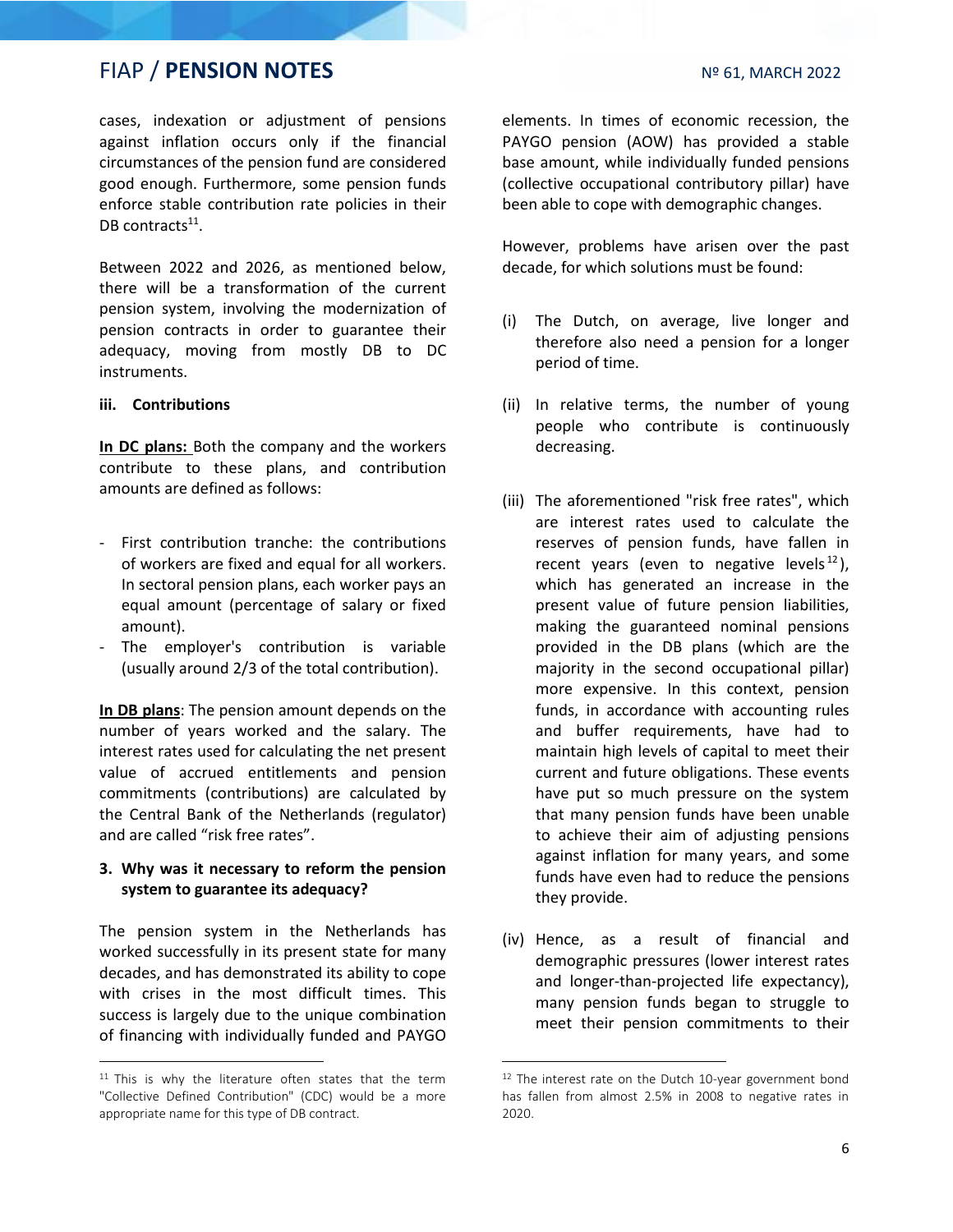workers in DB plans (the commitments were not guaranteed and could be cut in cases of underfunding; nevertheless they were perceived as guaranteed by the population). Finally, what happened is that the system began to lack sufficient reserves to meet their pension commitments.

In addition to these problems, there was another problem, namely that the **accrual of pension rights is the same for everyone,** regardless of the age at which contributions are paid. All workers, regardless of their age, currently accrue 1.657% of their base salary<sup>13</sup> for their pensions, per year in the case of final salary DB plans, and 1.875% of the base salary for full career average salary DB plans. The premium, or contribution paid to the pension plan, is associated with the aforementioned percentages. The age-independent accrual of DB rights means that the system does not take account of the fact that the contribution paid by a younger worker can be expected to remain invested much longer and generate much higher investment returns. Hence, the accumulation of pension rights is too low for young workers and too high for older workers (who have accumulated rights throughout their lives). However, this financing mechanism is actuarially fair if everyone holds the same job throughout their working life-cycle, so that workers remain in the system until retirement (this is what is called "average accrual" or "*doorsneepremie*"). That would be the only way in which the accumulation of pension rights by older workers would be effectively subsidized by young workers (a characteristic that constitutes a PAYGO element). However, given the reality of today's labor markets, with young people changing jobs frequently or spending long periods of time in informality, self-employment, or new forms of work (uberization of the economy), the accumulation of contributions by the youngest is no longer sufficient to finance the pension rights of retirees, so this funding mechanism is no longer actuarially fair.

#### *Trust in the system has been affected*

The fact that pensions were better several years ago than they are today, has led to a decline in confidence in the pension system and, in particular, public support for the second occupational pillar has been affected. This led the social partners, supported by the government, to negotiate a far-reaching reform of the occupational pension system over the past 10 years, aimed at modernizing the system and making it resistant to future changes. Two important principles in the discussion were:

- (i) That pensions should move more in line with general economic developments, rising faster in "good times" and declining earlier in "hard times".
- (ii) That it was necessary to draw up two alternative pension contracts, while maintaining the strong characteristics of the system, such as collective risk-sharing and mandatory participation.

The intention to reform the system was announced by social partners in February 2019, and in June of that year a framework agreement was reached with all social stakeholders. Since then the government has been working with the social partners and the pension fund sector to provide for the necessary legislation. Discussion of this reform in parliament should conclude in 2022, with a law expected to be passed by  $1<sup>st</sup>$ January 2023, with a transition period until the end of 2026, and operation as of January 1, 2027.

## **4. What are the terms of the new pension reform?**

The reform establishes that all future accruals of pension rights will be governed by a new system based exclusively on collective DC, with elements of solidarity. There are basically two types of contracts in the new system: (i) Solidarity Contract; and (ii) Flexible Contract. Social partners have to agree on which of the two

<sup>&</sup>lt;sup>13</sup> The base salary consists of the maximum retirement pension minus the state PAYGO pension (AOW). The maximum base salary amounts to EUR 100,000, indexed annually.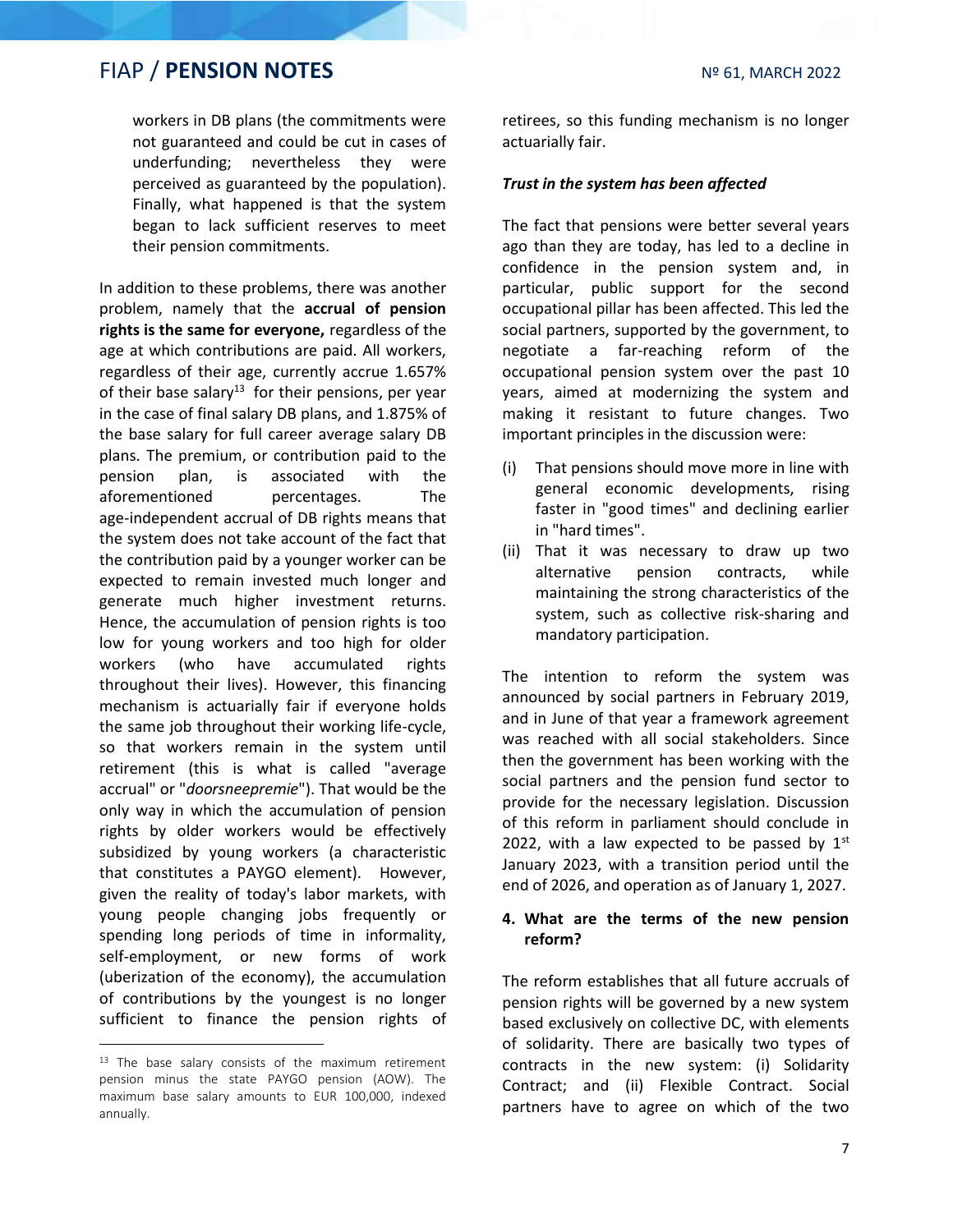contracts they are going to use, and the pension fund's Board needs to accept the new mandate explicitly.

With the new reform:

- (i) There will no longer be a guaranteed outcome<sup>14</sup> at the time of retirement.
- (ii) Contributions are maintained at a percentage of the worker's basic salary, regardless of age, but the accrual or accumulation of pension rights will be made in an **actuarially fair manner**.
- (iii) Contracts remain collective **in terms of risk sharing and investments**.
- (iv) **The results will be smoothed out** to avoid generations with good or bad luck.
- (v) **Mandatory enrollment** is maintained.
- (vi) Investment strategies will be based on the **average risk appetite** of all participants. Pension funds will choose a **life cycle approach**, so young people bear more risk for a higher expected return and older people less risk for a lower expected return.
- (vii)The pension payment phase will be based on the **expected returns on investment**  (which are therefore higher than the risk-free interest rate), but with the risk of subsequent corrections.

#### *Advantages/disadvantages*

With these changes, greater adequacy and better returns are expected. Pension fund managers will have lower capital requirements, making the system cheaper or more likely to adjust pensions against inflation.

The system is also expected to be better adapted to a more flexible labor market.

Nonetheless, there will also be less certainty, especially regarding replacement rates for workers.

#### *Transition problems*

Switching to a new system in which future pensions are based exclusively on contributions, is complex. The biggest problem is the intention to change existing contracts to new contracts. If transfers are not correctly performed, it could cause a huge financial disadvantage for middle-aged workers who have paid relatively high contributions for several decades, in exchange for relatively low pension rights. The idea is to prevent a generation from receiving more than it is due from existing defined benefits. How can this be achieved? As part of the pension agreement, the current accumulation system (based on the so-called "average accrual") will be replaced by a decreasing accumulation system, in which an older worker will accumulate fewer pension rights for the same contribution as a younger colleague. The elimination of the "average contribution" system will affect all existing pension contracts and all workers who are currently saving for a pension. The government has stated that a balanced transition to a new pension contract will only be possible if adequate compensation is offered to participants who are affected.

<sup>&</sup>lt;sup>14</sup> It must be noted that never was a real guarantee. There was a nominal fixed lifelong pension promise, but it could be cut in case of underfunding.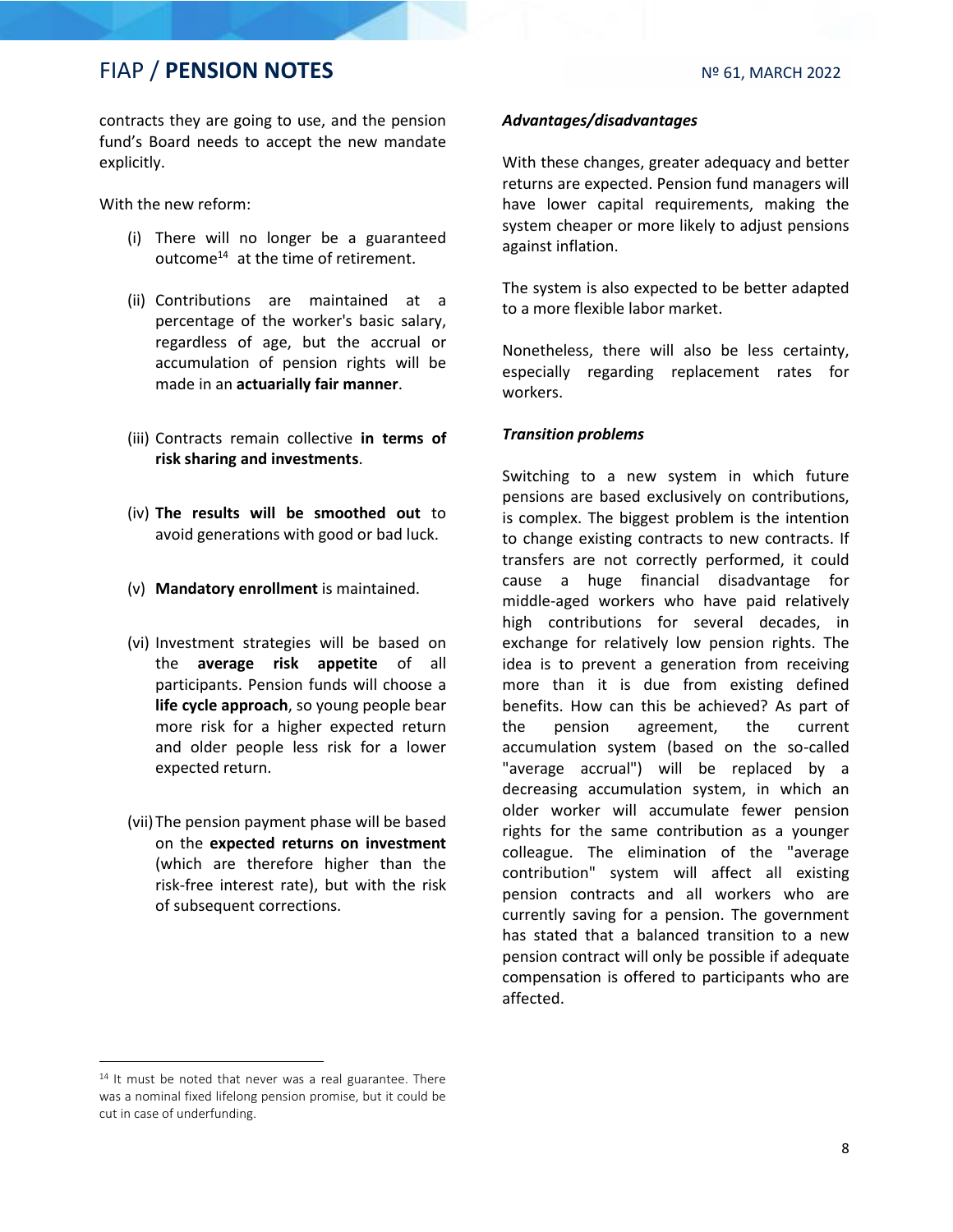## **II. The case of Sweden**

### **1. The multi-pillar pension system**

Sweden ranks among the 10 countries with the best pension systems globally (it ranked 8th in the Mercer Global Pension Index 2021). A reform that encourages the postponement of the retirement age (through a "target retirement age"), among other measures, is currently underway. The system has significant assets under management as a % of GDP (109% in 2020 according to the OECD $15$ ).

Figure 1 shows the multi-pillar structure of the country's pension system, which has a pyramidal shape. At the base of the pyramid is Pillar 1, comprising the public pension. This pillar contributes a total of 18.5% of gross annual taxable income<sup>16</sup> up to a cap, which is subdivided as follows: 16 percentage points (pp) go to an individual account "notional or non-financial defined contribution" (NDC); and 2.5 pp are posted to an individual "financial defined contribution" (CDF) account; this is what is commonly called the "individually funded system", a component that was implemented in 1999). Then there is Pillar 2, comprising occupational pension plans based on collective agreements between unions and employers' confederations, which cover about 95% of the workforce, which, on average, are financed with 4.5% of the annual taxable income (most of these plans are switching from DB to DC). I.e., in total, the overall contribution rate to the system (adding pillar 1 and 2) is 23% of annual income, on average. Of that percentage, approximately 7 pp are capitalized and 16 pp are part of the notional accounting. This means that about 30% of total contributions to the system are capitalized. Finally, as can be seen, there is a small Pillar 3 at the top of the pyramid, consisting of the voluntary private pension.

In addition to these pillars, there is a non-contributory pillar not shown in this figure, that offers a guaranteed minimum pension, financed with general taxes, for people with low incomes and at least 40 years of residence in the country, which is paid after the age of 65. It is worth mentioning that in 2021 a new pension supplement was approved, which will be financed by the central government budget, to increase low pensions by up to about 7% and help to further reduce income inequality in old age.

#### **2. How does the Public Pension work?**

On the one hand, there is the so-called "Income-related pension" (*Income Pension*), based on "notional defined contribution accounts" (NDCs), which are fed by workers' contributions throughout their working lives, with their respective returns. Thus, on retirement, workers receive a pension based on the balance of their notional accounts, the return on their contributions, and life expectancy. They are called "notional accounts" because they do not contain real money, but are only accounting records. The return on notional accounts is the average wage increase of the entire population, which is why it depends on productivity growth.

The second part of the public system, on the other hand, consists of a State managed financial defined contribution program [FDC, also called "*Premium Pension*" or PPM]. In this system, participants have "individual financial accounts" and choose their own investment portfolios from a large number of funds (about 450). As already noted, this scheme is financed with a contribution rate of 2.5% of the worker's gross annual pensionable income. The rate of return on these individual accounts is determined by the return on the funds the individual has chosen. In practice, however, very few workers now make any active fund choice (contrary to what happened at the beginning of the system) and most of the money is automatically invested in

<sup>15</sup> Source: OECD Pension Market in Focus 2021.

<sup>&</sup>lt;sup>16</sup> The insured pays a pension contribution amounting to 7% of the annual gross taxable income, and the employer 10.21%.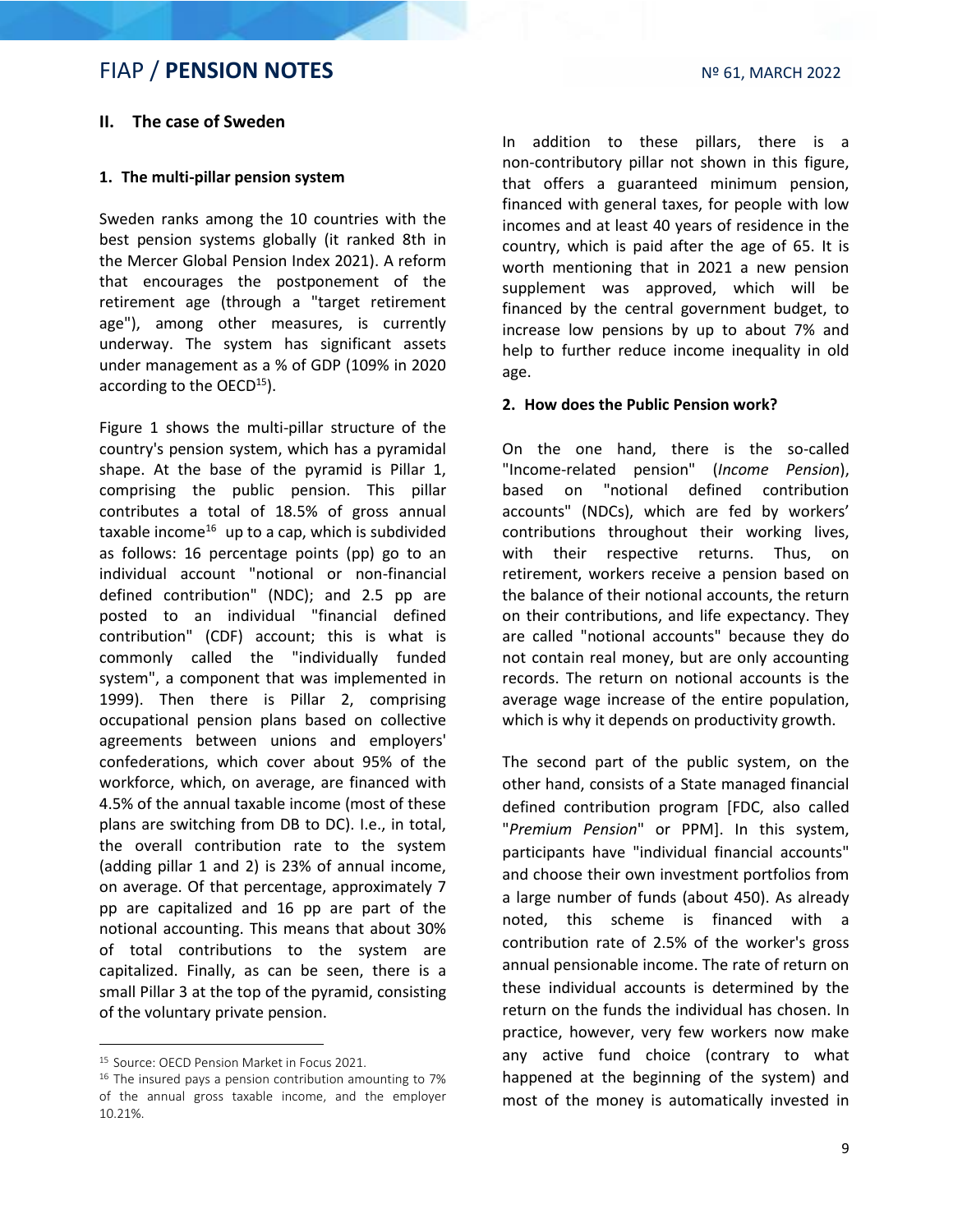#### Nº 61, MARCH 2022

the Premium Savings Fund managed by the Seventh Swedish National Pension Fund (AP7 SAFA), which has had good returns. There was a lot of marketing to encourage people to choose, and also issues with funds that were disrupting the system. To address those difficulties, it has already been decided that the number of eligible funds will be reduced and that they will be put out to tender, which will have a lower cost.

In both the NDC and FDC schemes, a life annuity (fixed or variable, full or partial) is provided once the worker retires (the pension age is flexible and people can apply for pensions from the age of 62 without any limit), based on the values recorded in the accounts and life expectancy on retirement. In the FDC scheme in particular, a survivor protection component can be included, and in this case, the pension will be reduced to reflect the expected payment to the survivor(s).

The decision to retire does not mean that the worker should stop working, i.e., he/she can continue to work and obtain new pension rights. If people continue to work, they also continue to pay contributions on new income, resulting in a further increase in individual accounts, and finally in their annuity, when claimed.



\*78% of men and 88% of women aged 20 to 64 have incomes below 8 times the so called "*Income Base Amount"* (IBA). Source: Palm, Fredrick (2021).

## **3. How the Notional Accounts Scheme (NDC) Works**

#### *a. Contributions*

In the NDC scheme, the 16% contributions are transferred to buffer funds that are independent of the national budget: the First, Second, Third and Fourth AP funds (AP1-AP4). These funds have no formal obligations regarding future pension payments, but are withdrawn by the Swedish Pension Agency to make payments to current retirees. Each month, a quarter of the contributions are deposited in each of the funds and a quarter of the pension payments due are paid from each fund. Any excess contributions relative to payments remain in the funds, and any shortfalls reduce these funds.

#### *b. Calculation of the life annuity*

The life annuity is calculated by dividing the accumulated assets of the account by a divisor that reflects the life expectancy at the date of retirement. Individuals can counteract the negative effect on the annuity caused by the increase in life expectancy, by postponing their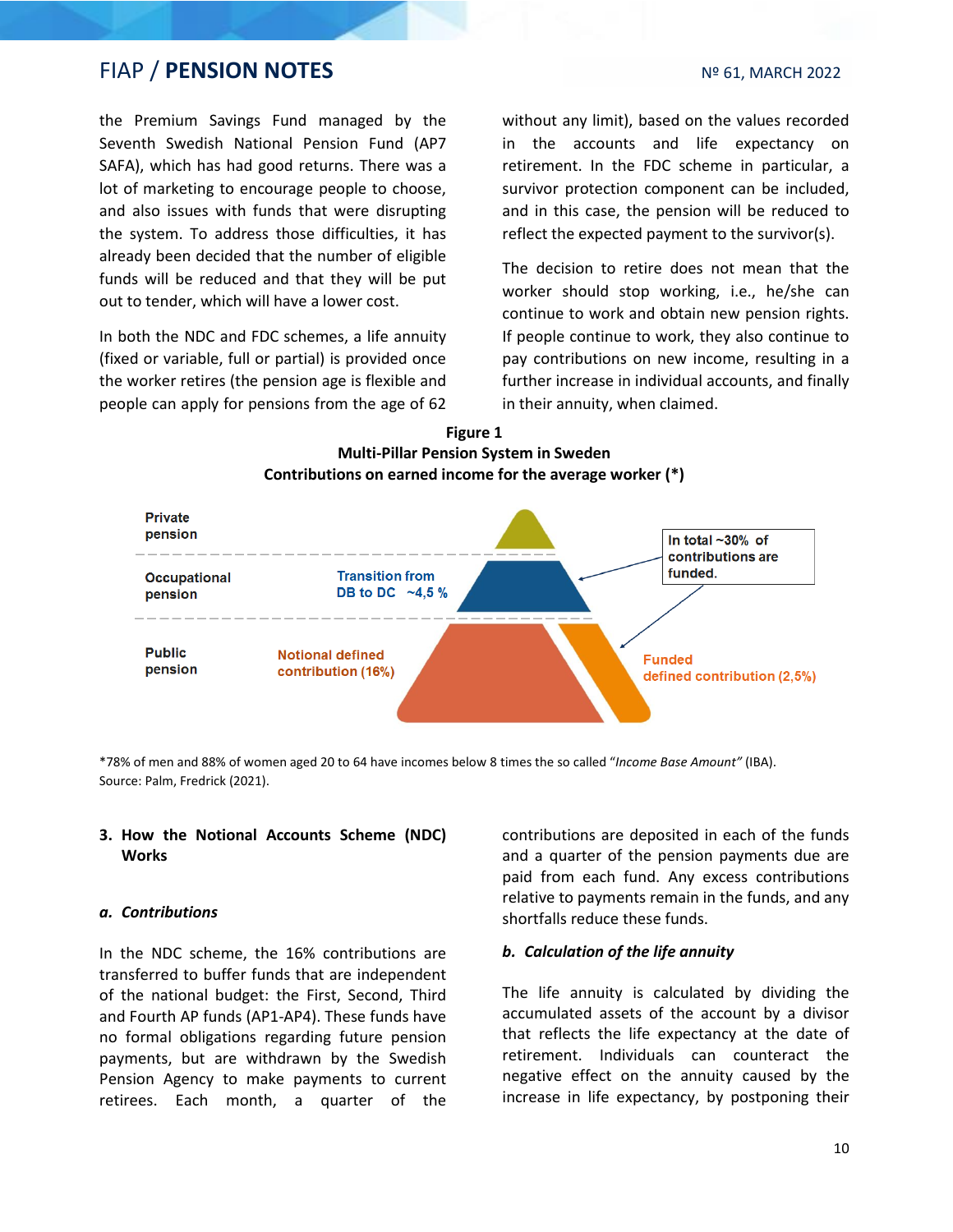#### Nº 61, MARCH 2022

retirement. Thus, there are strong incentives for prolonging working life, which increases pensions.

## *c. Financial stability*

The main rule is that savings in the notional individual account are indexed or adjusted to the average rate of wage growth. However, for pensions to be fully adjusted to the average wage increase, the system must be balanced, which implies that pension assets must be equal to or greater than pension liabilities. The combined contribution and reserve assets of the funds must be at least equal to the accrued pension liability.

An "automatic balance" mechanism is employed to comply with the above. Financial stability is maintained through the degree of indexation of pension liabilities, based on the growth of the average wage of the economy, depending on how the "capitalization ratio" or "funding level" evolves. This ratio is defined as pension assets divided by pension liabilities. A capitalization ratio below unit (1) causes a negative adjustment in the system's liabilities ("brake"). Values of the ratio greater than or equal to unit, do not produce an adjustment. In other words, when liabilities are greater than assets, the automatic equilibrium, or brake, is applied. This means that pension increases vs. wage increases slow down, until equilibrium is restored in the system (assets = liabilities).



Source: Pensionsmyndigheten (Swedish Pension Agency).

Figure 2 shows the evolution in the funding level of the NDC scheme, according to the data published by the Swedish Pension Agency. On the asset side, we have, on the one hand, the "reserve funds" (the green part of the figure). The rest (blue part of the figure) are the expected notional future contributions multiplied by the number of years that workers are supposed to contribute to the system (the so-called "*Turnover* 

*time*"). As can be seen, the capitalization ratio fluctuates considerably over time. It dropped below 100% between 2008 and 2010 (i.e., under unit). The "brake" was activated for the first time in 2010 due to the financial crisis of 2008, which led to a slower increase or adjustment of pensions against wage increases. The brake stopped operating in 2017, and normal indexing rules have been applied as of 2018.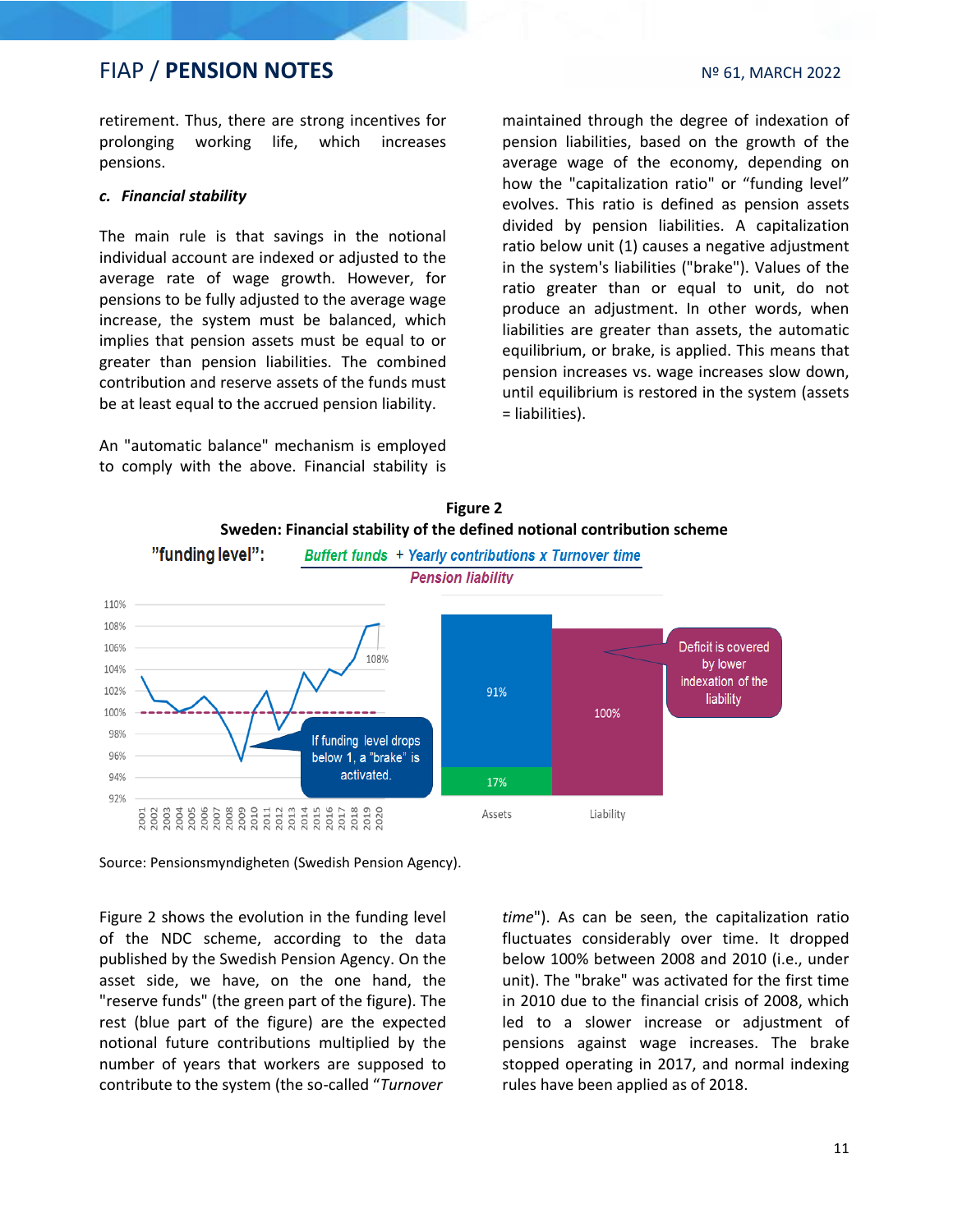By 2020 the level of capitalization had risen to 108%, so there has been an improvement in the financial status of the system. With these positive figures, people think that this extra money could be used to pay better pensions, but that is prohibited by the solvency rules of the system $_{17}$ . In fact, only 17% of this 108% corresponds to reserve funds (i.e., only 17% of future profits are effectively funded) and 91 points correspond to expected future contributions.

## **4. The Occupational Pension**

About 95% of the Swedish labor market is covered by occupational pension schemes that supplement the public pension. Usually, 4.5% of annual pensionable income is contributed on salaries up to 7.5 Income Base Amounts (IBA) [the ceiling of the public pension system]. On salaries above 7.5 IBA, the contributions are usually 30%. As a result of the reform of the mandatory public system towards a defined financial contribution (FDC) system in 1999, the main occupational pension schemes in the country<sup>18</sup>, which were previously defined benefit (DB), have become FDC or transfer to become FDC plans at different speed, in which workers choose their investment company and can also choose from a number of funds in the investment market. Figure 3 shows the main products, selection centers, agreements and collective parties in the country's occupational pension system. For example, the "ITP" agreement is the pension plan for professional workers in the private sector and is managed by the "Collectum" selection center. Another example is Alecta, which is the insurance company correspond ding to the "default" option if the worker does not actively choose, which explains why it is the largest.

#### **5. Theoretical replacement rates**

As can be seen in Graph 1, there was a defined benefits (DB) system in which the replacement rate at 65 years of age was 60% (70% with the help of the occupational pension) for those born in 1930, and those who were born in 2015 would have obtained a replacement rate of less than 40% of the public system (55% with the help of the occupational pension). This is generally used as proof that pensions are too low in the Swedish pension system, after the transfer from DB to NDC/FDC. More contributions or a higher retirement age will be needed to increase the replacement rates.

The replacement rates mentioned above are in line with OECD calculations. According to the agency, the gross replacement rate provided by the public system (NDC + FDC scheme) for a worker who earns the average salary, is of the order of 41.3%, while the rate provided by the occupational system is of the order of 12%, thus totaling a replacement rate of 53.3%. This means that the public system grants 78% of the total pension and that 22% is provided by the occupational system. Existing projections show that the total replacement rate will continue to decline to 33% by 2070 $^{19}$ .

<sup>&</sup>lt;sup>17</sup> During 2022 there has been quite much discussion in media about introducing a "gas" in the system. This is because the funding level increased further during 2021 (according to preliminary figures from the Swedish Pensions Agency, the funding level is now 112%).

<sup>&</sup>lt;sup>18</sup> These four main systems are as follows: workers in the private sector; dependent professional workers in the private sector; central government workers; and local government workers.

<sup>&</sup>lt;sup>19</sup> Source: "The Swedish pension system and pension projections until 2070 (February 15, 2018) [https://ec.europa.eu/info/sites/info/files/economy-finance/fi](https://ec.europa.eu/info/sites/info/files/economy-finance/final_country_fiche_se.pdf) [nal\\_country\\_fiche\\_se.pdf](https://ec.europa.eu/info/sites/info/files/economy-finance/final_country_fiche_se.pdf) (p. 22)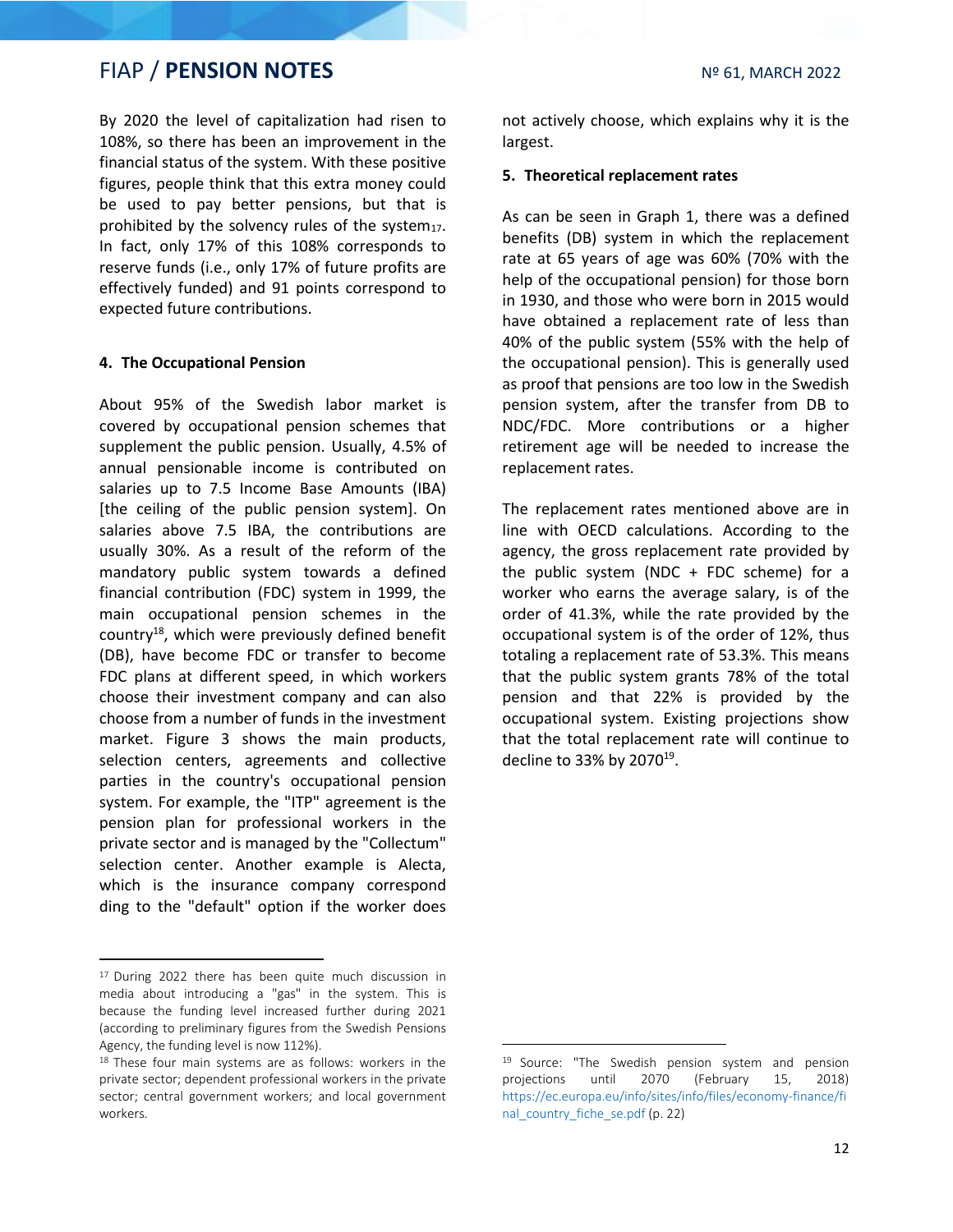

**Figure 3**

Source: Palm, Fredrik (2021).



**Graph 1**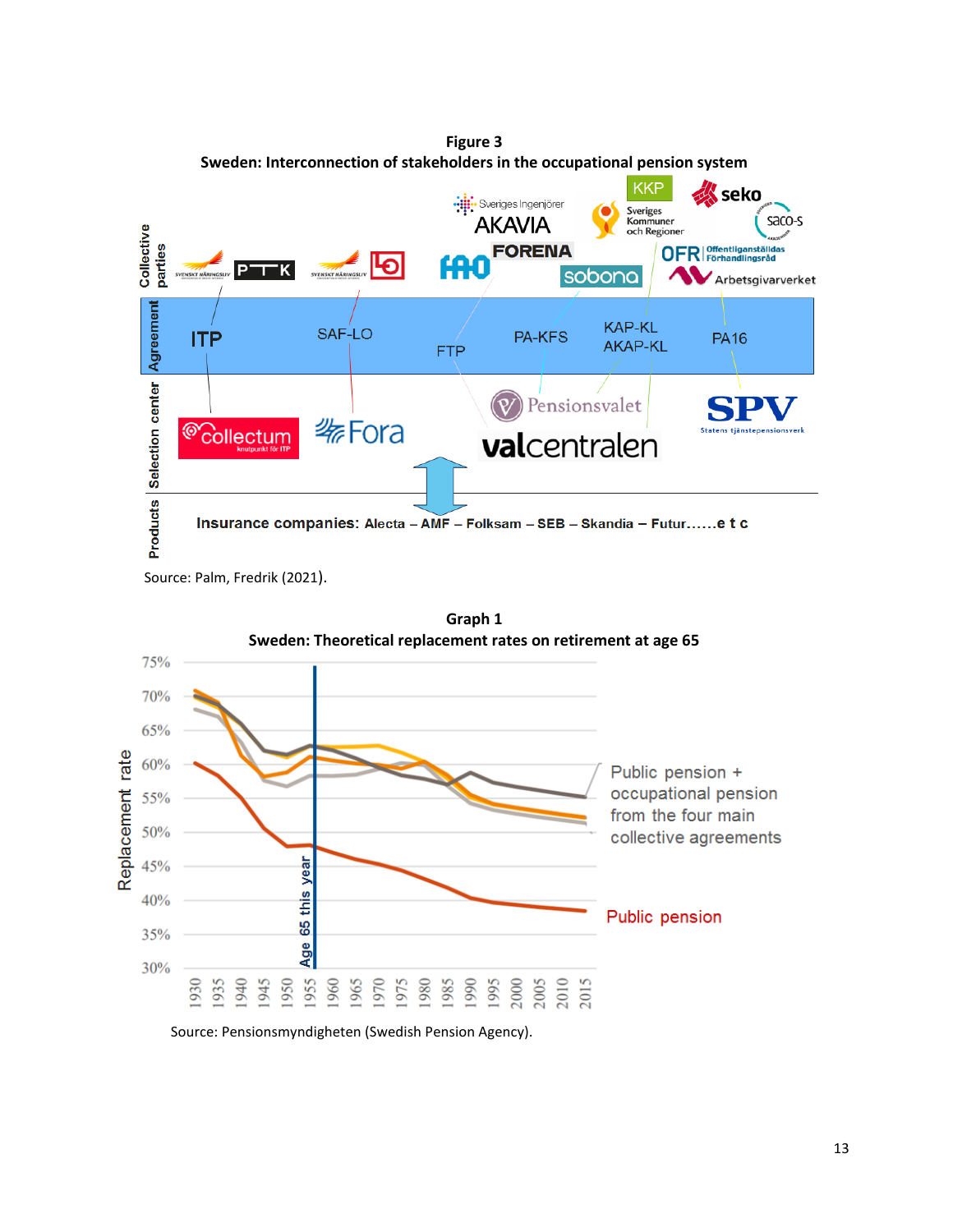## **6. A new feature: The target retirement age**

So, given this outlook of low projected replacement rates, the government introduced a new concept in the system as of 2019, the so-called "target retirement age," based on the average life expectancy at 65. This "target age" is intended to serve as a benchmark for deciding when to retire, replacing the standard retirement age at 65 with a retirement age that considers the increasing life expectancy in the country, thus keeping the ratio between work and retirement time constant. The target age was set at 67, and will come into effect as of 2026. Based on these plans, the earliest age for accessing public system pensions and the "target retirement age" will increase by adding two-thirds of the increase in life expectancy to the retirement age as of 2027. According to Swedish demographic projections, the implementation of this link will increase the retirement age by two years by 2050, similarly to Finland, the Netherlands and Portugal, which have a two-thirds link.

The above therefore implies that the effective average retirement age will increase. This is positive, because the longer one works, the higher the applicable replacement rate. What happens in the theoretical model in Figure 1 if the target age is used instead of 65 years of age? The answer is seen in Figure 2, where it can be seen that theoretical replacement rates increase: those who retired by 2015 would have obtained a replacement rate greater than the 55% of the public system (approx. 80% with the help of the occupational pension). I.e., with the help of the "target age", the replacement rate of the public system increases by more than 15 percentage points, while the total replacement rate (adding the occupational system) increases by more than 25 percentage points. Increasing longevity has been a problem since the mid-90s, and the government had taken no action until now. However, according to public opinion, the government is now taking measures to meet this challenge too quickly.

## **7. At what age do Swedes retire today and what is their real income?**

If one looks at how people actually retire (Graph 3), one can see that about 75% of them used to retire at age 65. But today, about 40% retire at age 65, and more and more people are retiring beyond that threshold, raising the average retirement age.

This is partly explained by the fact that workers can retire at any time from the age of 62, knowing that their annual pension will be the result of dividing their account balance by the estimated life expectancy at that time. This makes the relationship between contributions and pensions very direct, resulting in the transparency of the system and workers realizing that the sooner they retire, the lower their pensions will be. This transparency has resulted in 1 in 3 pensioners working at age 68, according to official statistics. Hence, the reality is that Swedes have become "job seekers" when they reach old age.

If one looks at the income of an average worker compared to what they would earn at age 62, for different generations (see Graph 3), it can be seen that those who are younger today have higher real incomes than older generations. I.e., although theoretical replacement rates show that workers' income has decreased, in fact it has not, because people actually work more, so work continues to contribute a percentage to the construction of total wealth (13% at age 67 and 5% at age 72; see Figure 4). The observed results are maintained when analyzing the lowest-income workers.

As a corollary, people have changed their behavior, they work longer and the government does not necessarily have to do that much.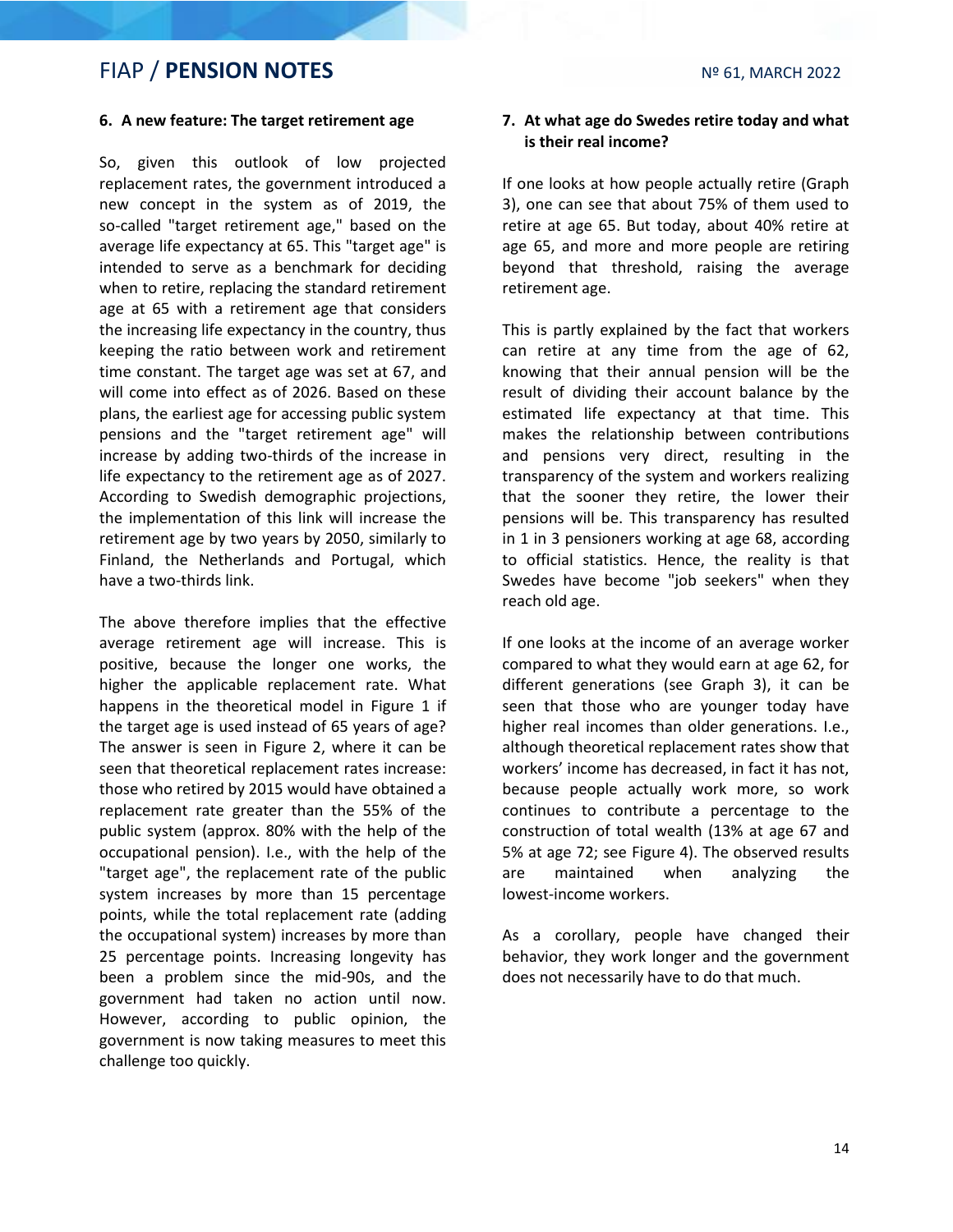

**Graph 2**

**Graph 3 Sweden: The income of an average worker as a percentage of income at 62 years of age, different generations**



Source: Statistics Sweden.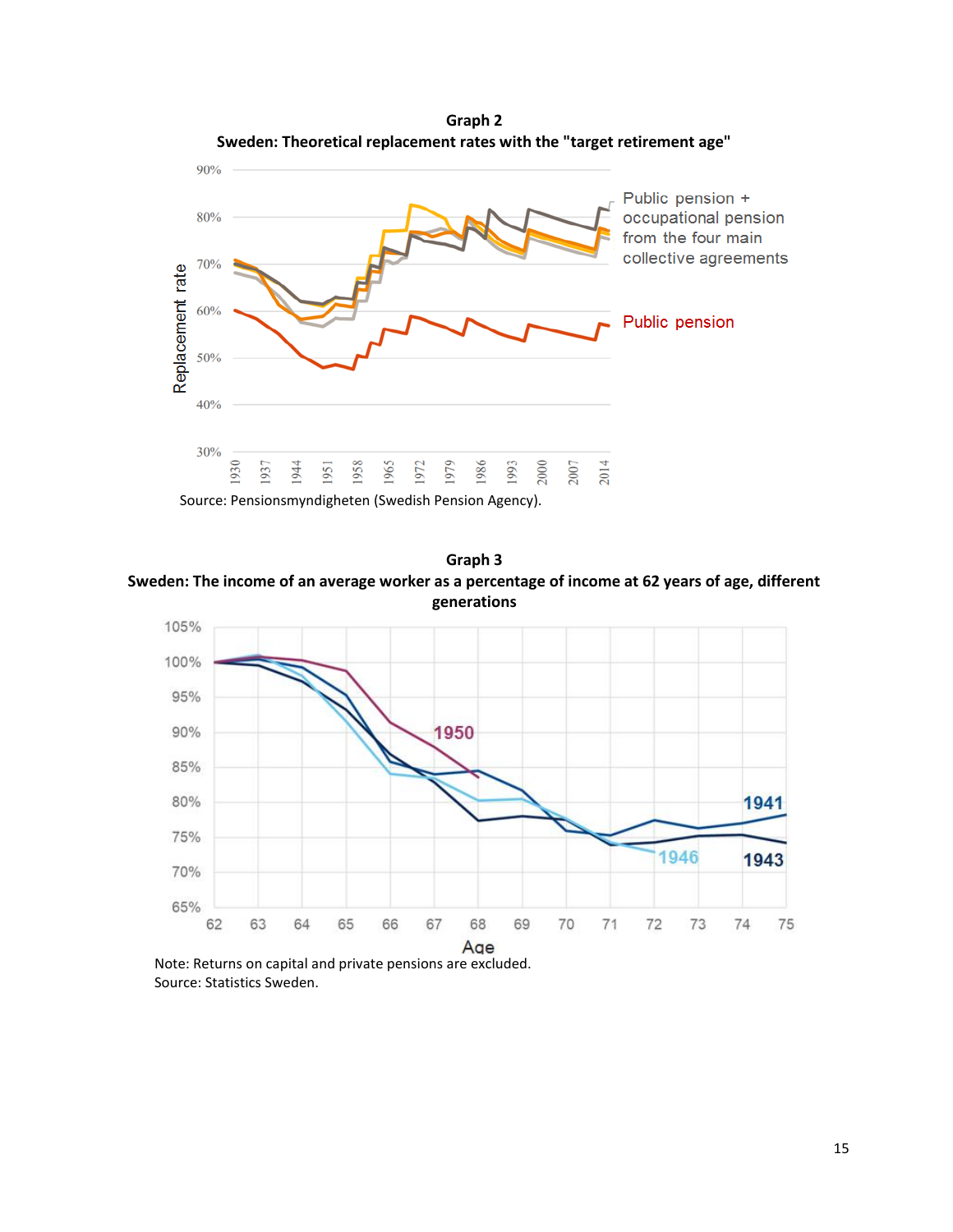

Source: SCB (Statistics Sweden).

**Graph 4 Sweden: Sources of income at different ages**

16